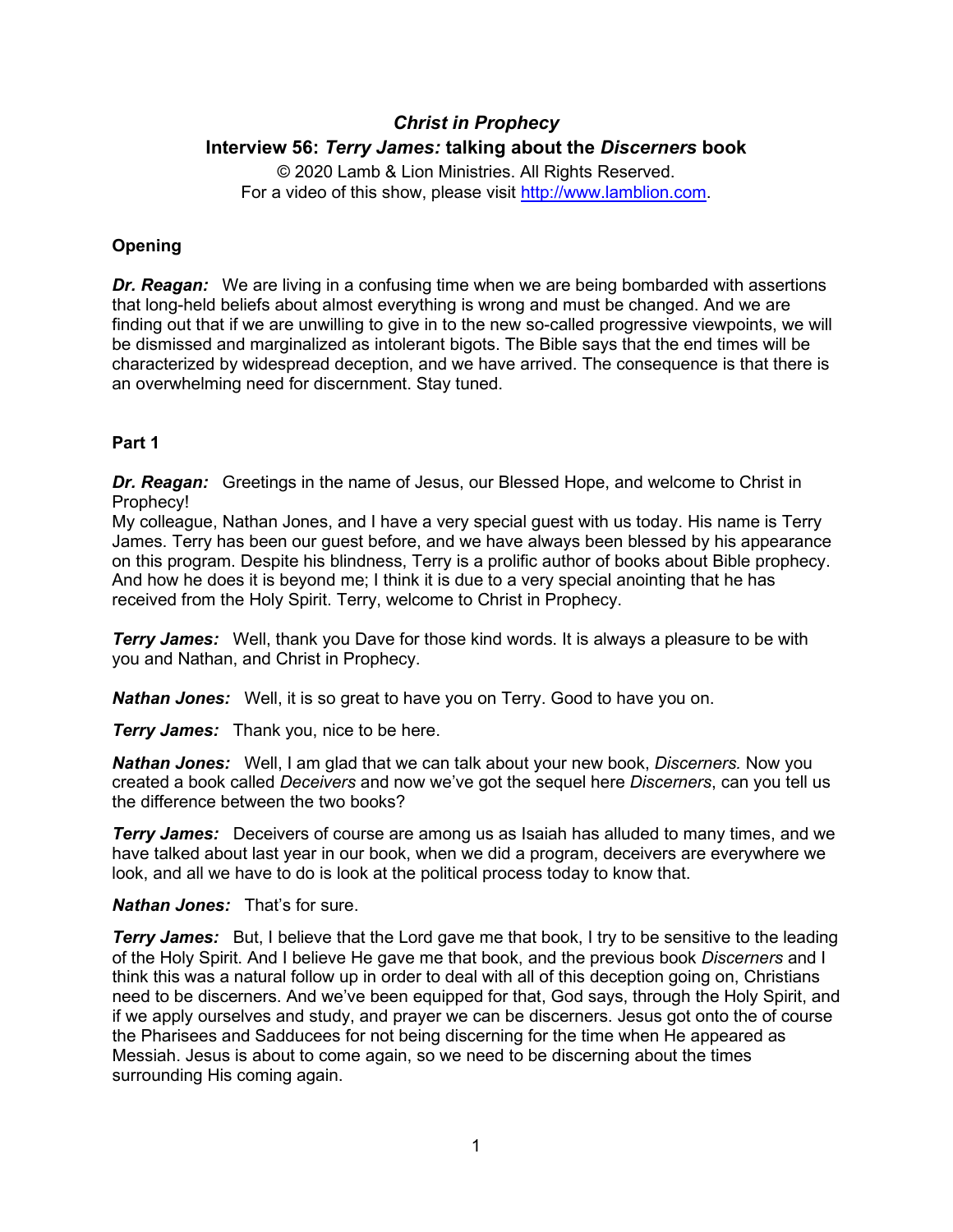*Dr. Reagan:* Terry on page 21 of your new book in the introduction that you wrote you made this comment, "This generation, is indeed raging toward a precipice beyond which lurks the black abyss of apocalypse." That's a mouthful. What do you mean by that?

**Terry James:** Well, that is really a mouthful isn't it? But I tell you.

*Nathan Jones:* So, creative, though.

**Terry James:** Yeah, but all you had to is look around and see what is going on today, just in America itself now, I know we have a worldwide problem too, but there seeming to be an anti-God mindset. Everybody is turning on God it looks like, in Christianity in particular. And I think we are living in Romans chapter 1, and I think God is in the process of maybe abandonment as a judgment. So, I think that is where we are at right now.

*Dr. Reagan:* You also say on page 29, "Thinking in our generation has become so reprobate, that evil is now called good, and good is now called evil." Could you give us some examples of that?

*Terry James:* Yeah, I can. Whenever just in the fact that they are trying to change all of the order that God put in place; trying to change even the order of man. You know we can be any gender that we want to now, we don't have to go by our birth certificate. God is wrong in that. And what God has said good, man calls bad. We down Christians today in this society and culture for just simply putting out the Gospel, the Good News, the good news that is contained within God's Word, and they call it hate speech. So, this is just a couple of example I think.

*Dr. Reagan:* You could add many more like same-sex marriage.

*Terry James:* Yeah, exactly.

*Dr. Reagan:* And abortion. Things that were unthinkable in this society just 20-25 years ago are now called good, and before for years, called evil.

*Terry James:* That's right.

*Nathan Jones:* Not only is it supported, but it has to be celebrated, and if you are not celebrating evil, then you are not supporting it and you are a hater.

**Dr. Reagan:** That is a very good point because when I was growing up tolerance meant that you just simply tolerated somebody who disagreed with you. But not any longer. Tolerance has been redefined; if you just accept them that is enough, tolerance means you must endorse them. And if you don't endorse their evil, then you are a homophobe, or you are whatever. They have all kinds of names they call.

*Nathan Jones:* Yeah, to shame you into changing your mind. How many actors, Mario Lopez came out recently and supported conservative values, and immediately the progressive movement descended upon him, so much so that he was worried about losing his career and had to retract his statement. He was shamed for supporting something that was pro-family. Well, what about all this fake news that is going? President Trump has kind of coined the term fake news, we have fake news all over the place. Now, how can a Christian be discerning when there is so much deception out there?

*Terry James:* And they don't want any sermons on the college campus, I mean they call it hate speech. They are trying to do away with the First Amendment on college campuses.

*Dr. Reagan:* And college campuses should be the one place, of all places where all viewpoints are open, but not today.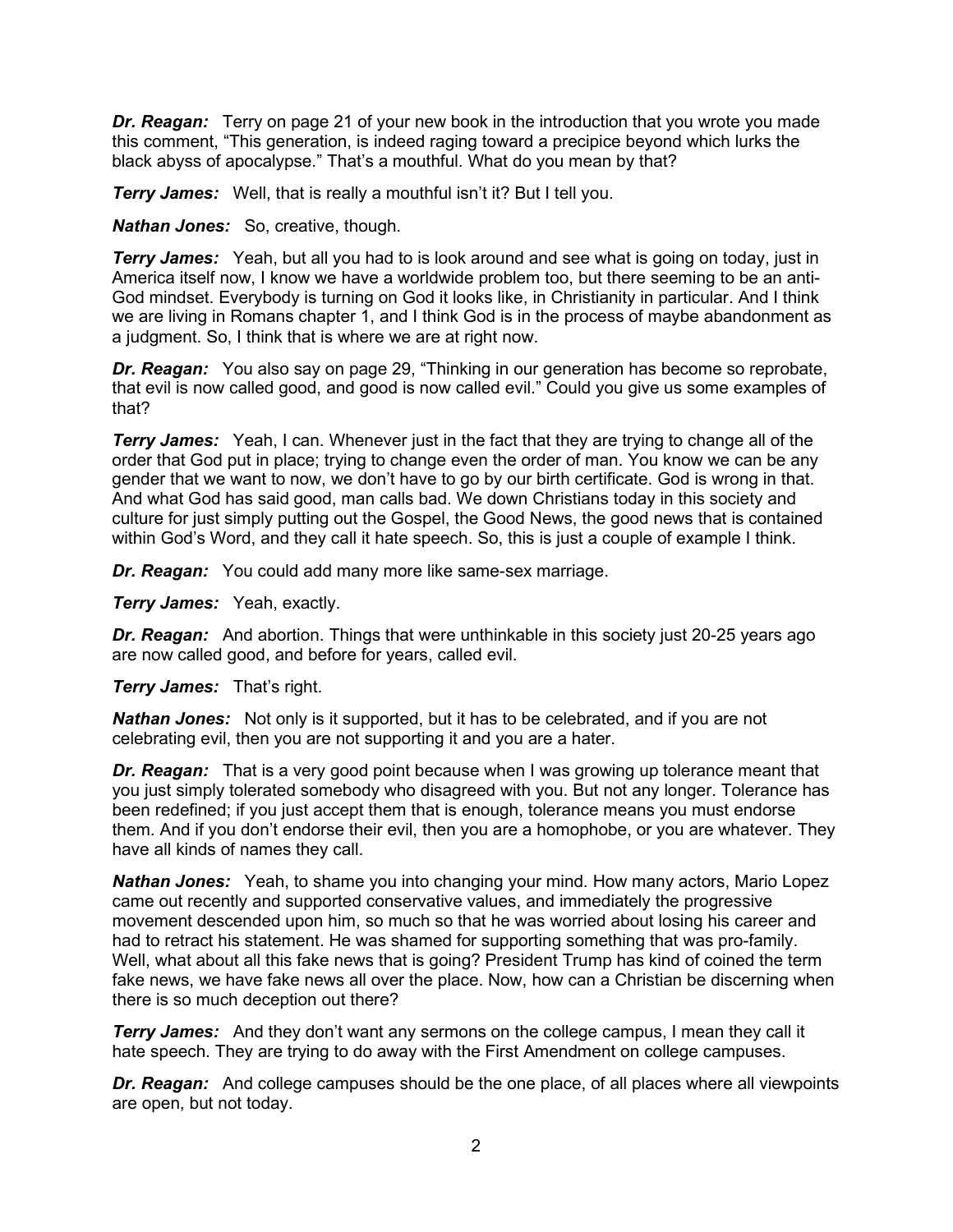*Terry James:* That's right.

*Nathan Jones:* It is indoctrination instead.

*Dr. Reagan:* Yeah, today it is no longer education, it is indoctrination.

*Terry James:* It's the place for debate. And that is because this culture war has come to the reprobate mind of Romans 1:28, when you have a reprobate mindset.

*Dr. Reagan:* Well I think your reference to Romans 1 is really good, because I believe that's where we are. Romans 1 says that when a nation sets it jaw against God, revolts against God, and refuses to repent God will send remedial judgments. He will send prophetic voices. But if they refuse to repent it says He steps back and lowers the hedge of protection, and what's the first thing that happens? A sexual revolution. Then it says if there is no repentance He steps back a second time and lowers the hedge of protection. And what happens? An outbreak of a plague of homosexuality. Then it says if there is no repentance He steps back the third and final time and deliverers the society over to a reprobate mind.

*Terry James:* Abandonment, yes.

*Dr. Reagan:* Yeah.

*Terry James:* And judgment, and abandonment, yeah.

*Dr. Reagan:* He just steps back and says, Okay, you want to live in a filthy nest? You can live in a filthy nest. And He lets evil takes its course.

**Terry James:** And there is one thing standing between that and taking over totally right now and that is the Holy Spirit's, holding back evil, and the Church of course is resident here.

*Nathan Jones:* Would you say the Church and the Holy Spirit then is what is restraining the evil of this day?

**Terry James:** Restraining the evil, yes. I think that is where we are right now. That's the reason they haven't completely taken over.

*Dr. Reagan:* Well, let's go back to a point that you just made and elaborate on it a little bit, and that is when it comes to moral issues like abortion, same-sex marriage, those kinds of issues, how is a Christian to discern what is the correct viewpoint? How do they discern that?

**Terry James:** Well, of course it is just to stay in the Word of God, and to pray, and to try to understand what God is saying to us as a Christian, as a person who should be following His will.

*Dr. Reagan:* And that's the problem we have today. The average Christian does not know the Word of God. Isn't it amazing how fast evangelical Christians have accepted same-sex marriage? When it is a direct violation of God's Word. But they don't know the Word anymore. We have a famine of the Word in this nation. People go to church and they hear little fuddyduddy sermons about how to make yourself feel better, how to pull yourself up by your own bootstraps. How to think positively, and they don't hear the Word of God.

## *Terry James:* That's true.

**Nathan Jones:** Do you think that's what's fueling the culture war today? I mean it seems like our country is starting to split into two; we have kind of the conservative and a Christian on one side, and we have the new progressive movement that has taken over the Democratic party on the other. Where do you see that going, and how can Christians be discerning during that?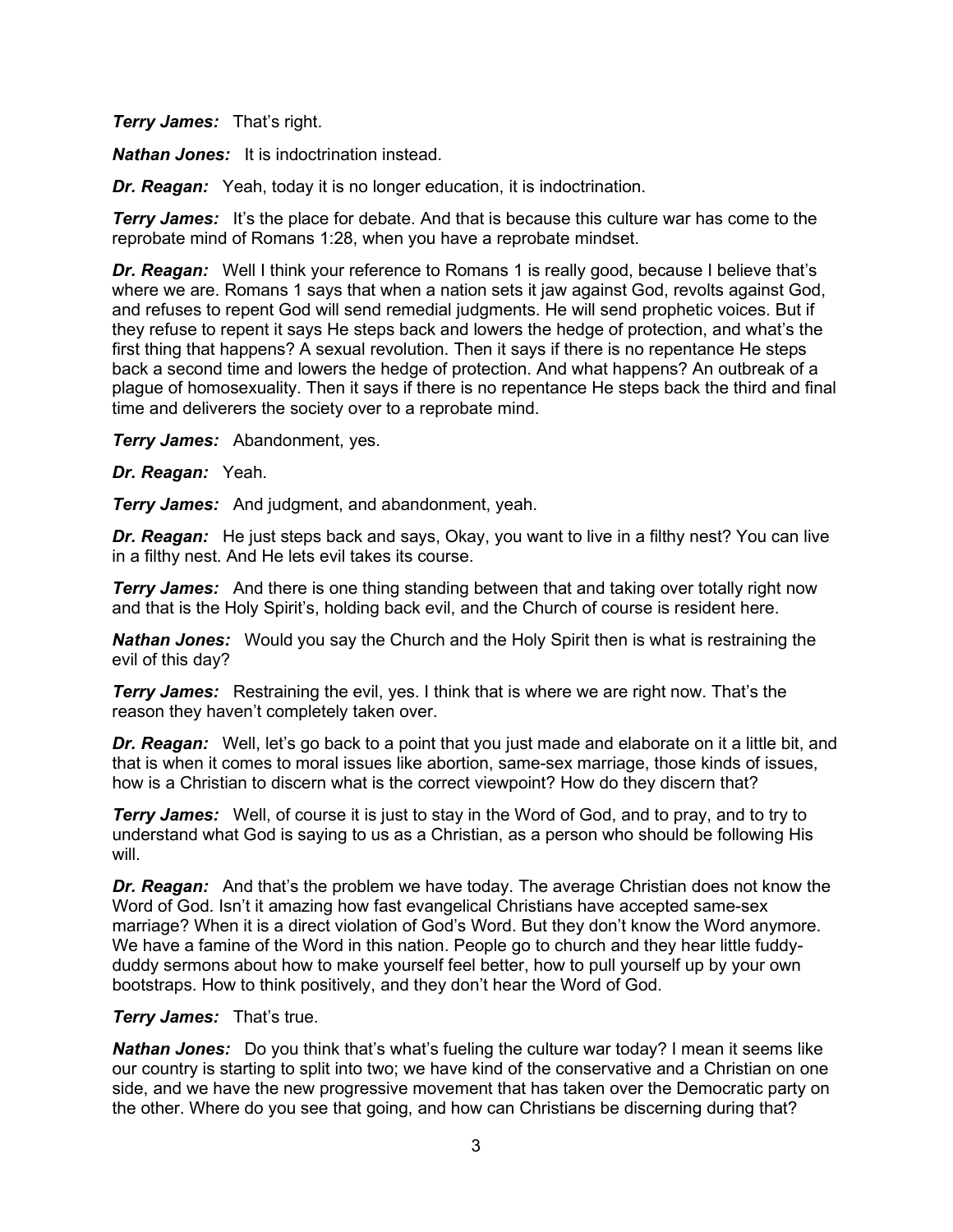*Terry James:* Well, again we go back to prayer, and Bible reading, understanding what God's Word has to say. And then you have to have a desire to get away from that culture, in the sense that you are not participating in it, and the sins of it. And too many Christians find it easy to just simply, we call it tolerance I guess in some ways, but they try to tolerate the lifestyle by just not opposing it. We don't have enough opposition in our pulpits for one thing too, that is what is going on.

*Dr. Reagan:* Yeah, Don Wildmon has often stated, you know he is head of the American Family Association, he's often stated that the fundamental problem with this nation is that we've got 300,000 silent pulpits.

## *Terry James:* Exactly.

*Dr. Reagan:* That the people will not speak out, they will not speak out the ministers, against evil because they are afraid that they'll step on somebody's toes who is influential in the congregation or whatever.

## *Terry James:* Exactly.

**Dr. Reagan:** I was talking to Don Wildmon one time, I mean there's a man who stepped out when God called him and he spoke out against evil in movies, and television and whatsoever. And he said, David, my greatest critics are pastors. I said, What?! He said, Yes. He said, I get nasty letters from pastors all the time saying, 'You're knocking your head against the wall, why don't you just throw in the towel? You started in the 1970's it is a hundred times worse today. You are not winning.' And you know what he said to me? He said, I write them back and I say, 'God didn't call me to win. God called me to stand. We are not going to win until Jesus Christ returns, but we've got to stand.'

## *Terry James:* Amen.

*Dr. Reagan:* I mean if we don't speak out, we are called to be salt and light, if we don't speak out nobody is going to speak out.

**Terry James:** That's right Ephesians 6:12, and then surrounding scriptures, We wrestle against powers and principalities, and high places, trying to destroy the whole culture, direct humanity is.

*Dr. Reagan:* And of course, the reason we have a culture war today, the fundamental reason a cultural war is going on is because this nation is rejecting Christianity. I was looking at the statistics yesterday and they were just enough to make you want to cry. The latest Pew Poll Research, the PEW organization research center that focuses on religion, their latest poll shows that only about 64% of Americans claim to be Christians. Ten years ago, it was 77%. In the 1950's when I was growing up it was over 85%. So, we've gone from 85% to 77% to 64% and the greatest increase has been among atheists, agnostics, and nones; 26% of Americans on the last poll said they were either atheists, agnostics, or nones; nones meaning they have no religion whatsoever.

#### *Nathan Jones:* Not Catholics nuns.

*Dr. Reagan:* And 64% who say they are Christians how many of those are not Christians at all? They just claim to be Christians, but they have never been born again. And if you ask them, Why are you a Christian? Well, I was born into a Christian family. I go to church, or whatever. What are you going to say when you stand before the Lord? Well, I am going to say I lived a pretty good life.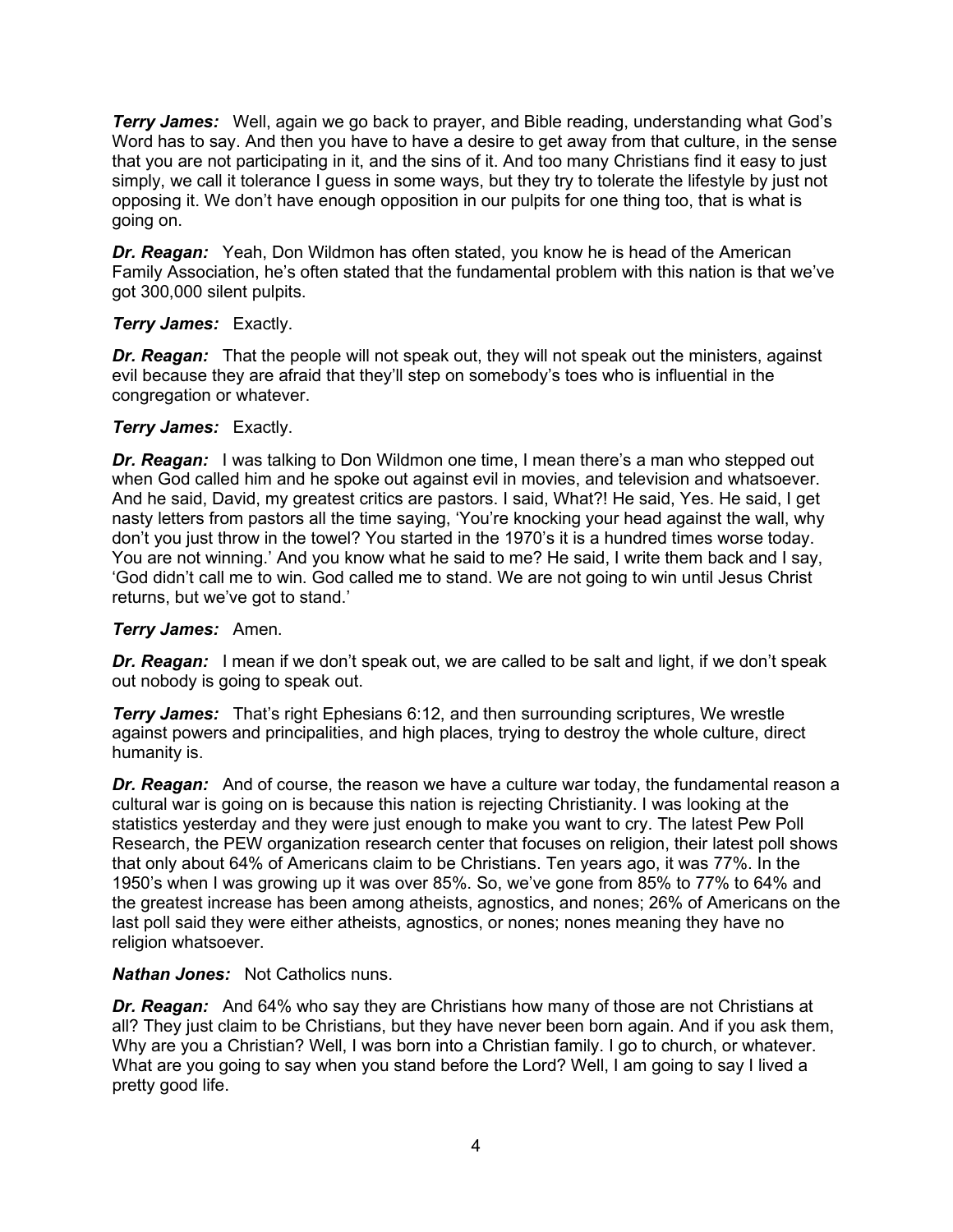*Nathan Jones:* Barna didn't they say that 9% of professing Christians are actually evangelical with their Christian worldview.

*Dr. Reagan:* Well, it was 9% of the entire population has a biblical worldview, and only 17% of those who claim to be Christians have a biblical worldview. There are evangelicals who say that Jesus sinned. That Satan does not exist. And they claim to be evangelicals. So, we've lost the Word of God in this nation.

*Terry James:* We are sometimes asked that question: How many people are actually going to be raptured? I've heard that question asked a lot of time. Well, we see is maybe a diminishing number here as we go further and further.

**Dr. Reagan:** Well when the Rapture occurs I guarantee you there is going to be a lot of churches meeting the next Sunday with the pastor in the pulpit giving some sort of New Age explanation of UFO's or whatever as an explanation of the Rapture itself.

**Terry James:** I believe that, yes.

## **Part 2**

*Nathan Jones:* Welcome back to Christ in Prophecy and our interview with Terry James who is the editor of a new book called, *Discerners.* Well, Terry you have 16 chapters written by 16 authors, I'm curious about your process. How did you choose the topics, and the clever titles by the way, and the authors to write them?

**Terry James:** Well, again I try to depend on the Holy Spirit, and go to Him in prayer before I even think about a project. And He has always been faithful to bring me authors who I believe He has prepared their hearts for the books. And *Deceivers* was the first one, and this is a natural follow-up the *Discerners* book. And so, I first of all pray about it. And I've never had one yet refuse, well not very many, I've had a few, not many though, refuse to.

*Nathan Jones:* Oh, it is a great honor.

**Terry James:** Well, I don't know about that, but it gives you kind of a hesitation to call them because you don't know how it is going to go. But that is the way I do it. I usually just pray about it, and then I get on the phone usually with them like I did with you guys or through e-mail and that is the way it develops. And it has always worked out. I've done I don't know how many books now, probably I've done 20 books of this sort which we call--

#### *Nathan Jones:* A collaborative?

**Terry James:** A collaborative effort, yeah. Just a number of authors in these books and it is a joint effort.

*Nathan Jones:* That's what I like about the books too because you get so many different styles of writing in them, so it is really creative to have all the different types of views and talents.

**Terry James:** Oh, it is. And you learn so much too. As a general editor, as I term myself on these books, you learn so much. So, it is quite an experience and I've enjoyed every one of them. And God has been very good to us.

*Dr. Reagan:* The one that I enjoyed the most was Don McGee, who lives down near Baton Rouge, Louisiana, and we call him the Rajin' Cajun, and he's a great guy. But he has a really excellent chapter in here titled, Escalating Evil Seducers. And in that chapter his thesis is that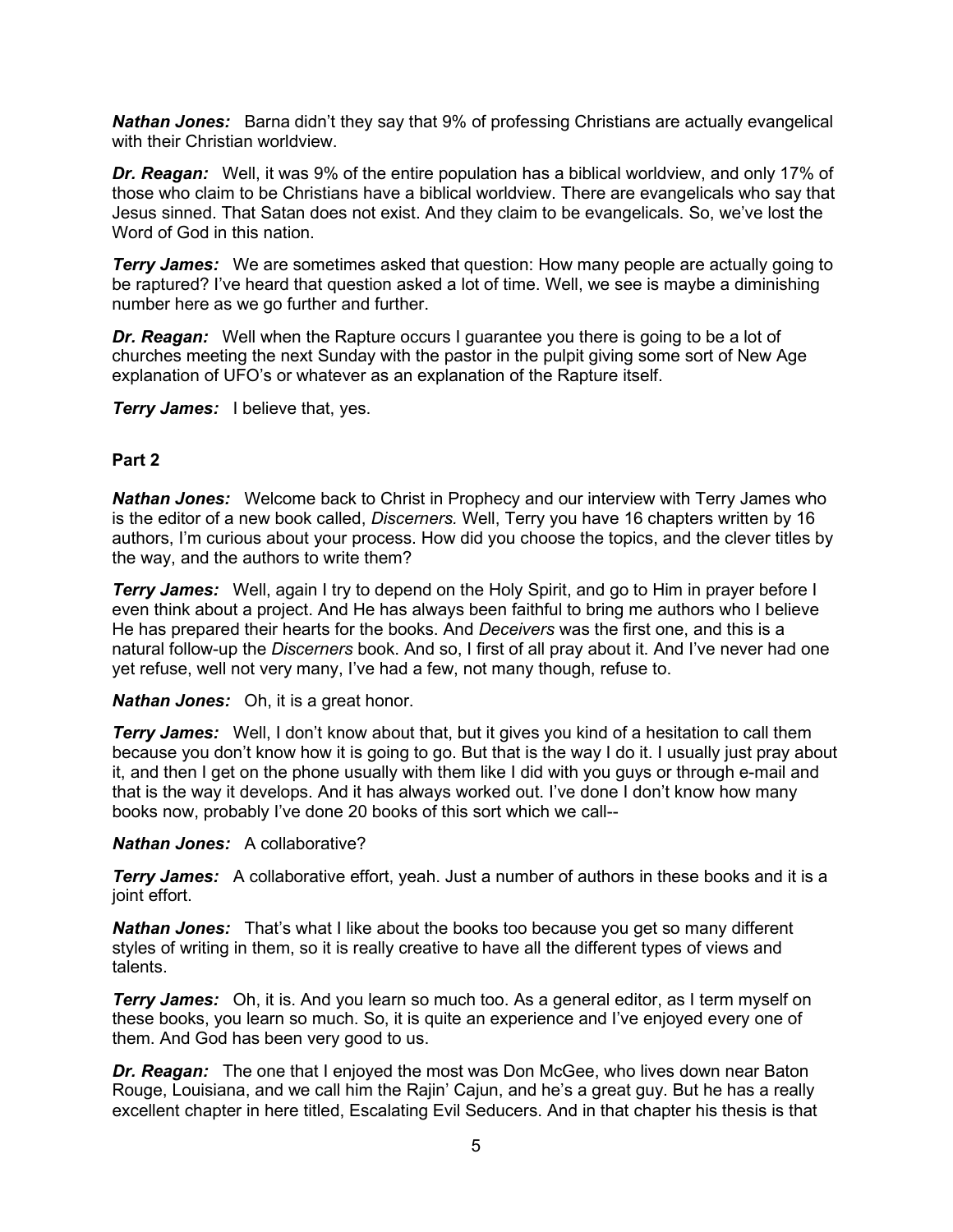humanism is being fueled by the exponential increase in knowledge that is going on through the internet. And he said that has given people the illusion that because they have so much knowledge available that they don't need God anymore, man can do it on his own. Any comments about that chapter?

**Terry James:** Well, I think that is exactly what's happening. Man is getting further and further away from God because he thinks he is the answer to his own problems, and they need no deities to rule over them. That is kind of what Psalm chapter 2 says Let us break their bands asunder. And that is kind of where we are as a generation. And Don's chapter was a great one. And Nathan a while ago was asking me how I plan these chapter, well, I think the Lord gave me the foresight I guess you say to ask Don to write on this particular topic. Just like the other titles you asked me how I put them together, well that is the same way I do it, whether it is Don's chapter or Descending Dark Delusions with Jeff Kinley, or Dave's on God's Cosmic Teddy Bear chapter or whatever, that is the way I do it. And Don, I think really hit the nail on the head because we see what has happened ever since evolution has become more or less the model, and man has taken over, God has been ferreted out of the society and culture. So, I think that Don's chapter is one of the finest.

*Nathan Jones:* Well, you talked about an exponential increase in evil and that kind of goes along with Larry Spargimino's, Perilous Times Prophecy Beyond Amazing. And he's talking about all these signs coming into this word, convergence. Maybe you can tell us a little about convergence.

*Terry James:* We talk about convergence a lot. I know Dave has talked about it. And I've talked about it and written about in books and so forth. Of course, convergence is all these signs coming together at once. Larry's chapter, the very first chapter, I think speaks to what Paul's perilous times was all about, and that gives us characteristics of end time man. And also, he throws in at the same time current issues and events that more or less shows where we are in God's prophetic timeline. It is a very timely chapter, and one that again I think the Lord gave us to put in this book.

*Dr. Reagan:* You know Terry every time you come out with a new book one of the things I am most interested in, the first thing I do is I look to see what the chapter titles are. You used to be in marketing right?

#### *Terry James:* Advertising, yes.

*Dr. Reagan:* Before you had your blindness you were in marketing, ok. Well, I can feel that when I look at your titles because you come up with such fascinating, interesting, titillating titles. And, Nathan's, I'm sure you came up with this title it says, Daniel's Last Days To and Fro Frenzy, is the title you gave to Nathan's.

**Nathan Jones:** I was a little worried when he gave it to me to, I am like what is he talking about? But Terry--

*Dr. Reagan:* Well, tell us about it, Nathan.

*Nathan Jones:* Well, you wanted me to, well he was talking about different signs, all these categories of signs eventually going into convergence, they are all happening at once. And so, one of the categories of signs is the end time signs of technology. I don't know everyone always wants me to talk about technology, I wonder why? And what it is, is the different categories of signs that relate to technology foretold in the Bible. Like take for instance the mark of the beast. How does the mark of the beast work? And so, we have different technologies today; ecommerce and satellite, and computers where someone could just turn off someone's credit or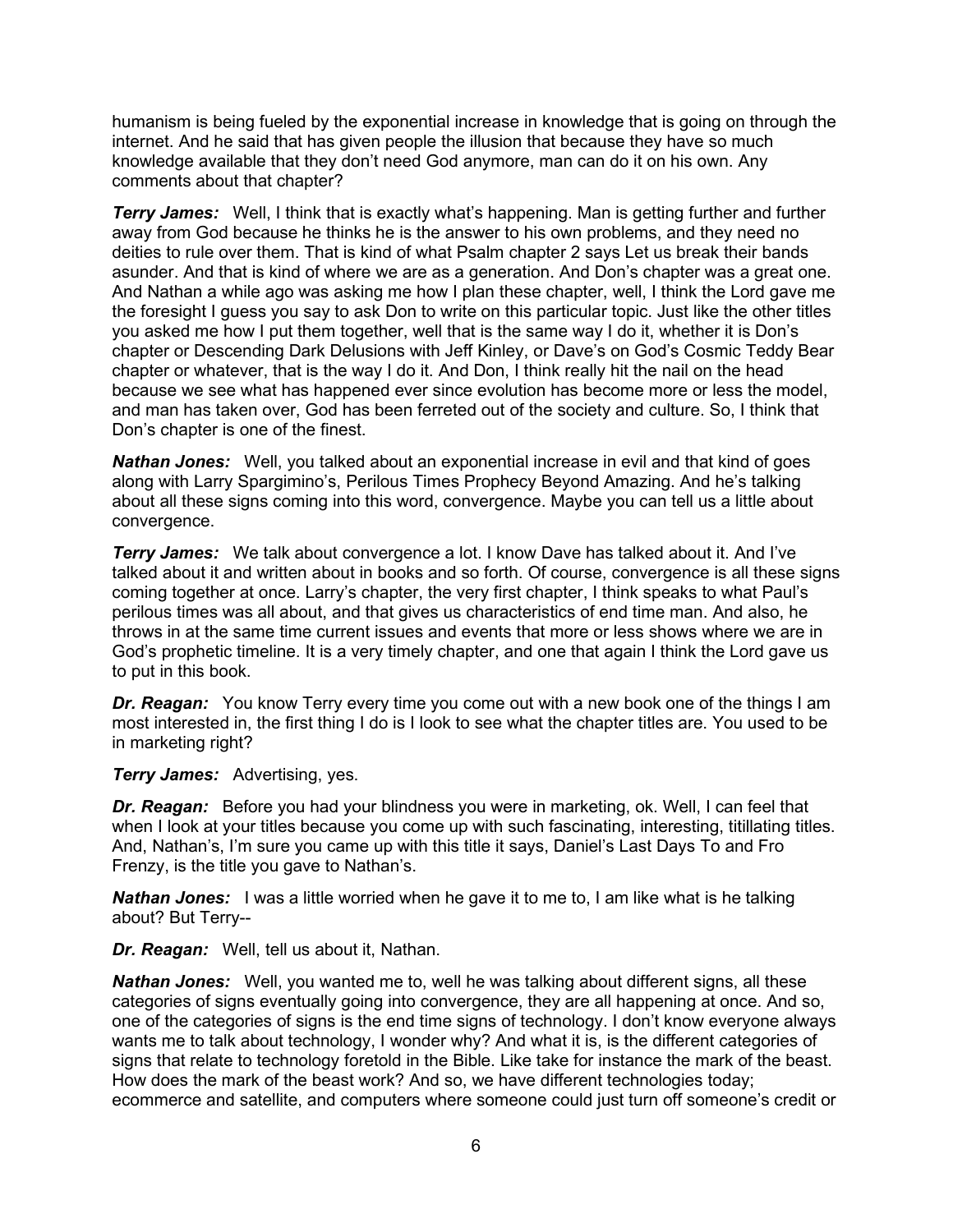turn off their bank account and then they would starve. And that's what the Antichrist does. Or the fact that the whole world sees the two witnesses when they are killed and then resurrected. Well how could the whole world see it unless we have television, and mobile phones, and satellite technology? And I go through nine different signs. And then conclude with some of the technologies that are funny that are past now because you know technology is on an exponential curve, it is getting better and better. So, thanks for letting me write about that. I had a lot of fun writing about that.

*Terry James:* Terrific chapter. Just fantastic.

*Nathan Jones:* Well, praise the Lord.

**Terry James:** I've had a lot of feedback on that chapter, good feedback.

*Nathan Jones:* Well, you wrote a chapter you ended the book with a chapter about the wrath of God. Why did you feel the need to end it?

*Dr. Reagan:* No, that was mine.

*Terry James:* And that was his title.

*Nathan Jones:* Oh, that was your chapter.

*Dr. Reagan:* Are you trying to give my chapter to him?

*Nathan Jones:* That's right.

*Terry James:* That was his own title, yes.

*Nathan Jones:* Sorry about that Dave, yes, that was your chapter.

*Dr. Reagan:* That is like when I steal your lines on TV, you know.

*Nathan Jones:* Cosmic Teddy Bears don't make me think of wrath of God. Can you explain then what the cosmic teddy bear has to do with it?

*Dr. Reagan:* Well, yeah, the title he gave that chapter is God's Wrath? The Effort to Convert God into a Cosmic Teddy Bear.

*Nathan Jones:* Yes.

*Dr. Reagan:* Only Terry could come with the title.

#### *Nathan Jones:* Yes.

*Dr. Reagan:* Well, basically he wraps it up in the title. I pointed out that we hear so much preaching today about the love of God, and that's important, I mean God is a God of love. But we just never hear anything about the wrath of God. And whenever I mention the wrath of God people go berserk. I mean they really go berserk. I preached at a large church in Arlington, Texas and talked about how Hurricane Katrina was a remedial judgment of God on this nation for the way we were treating Israel, it came at the time we were forcing them out of Gaza. When they were getting ready to have the annual homosexual festival in New Orleans, and this was God's wrath. And the pastor there got so upset he said, I'll never have you at this church again. The God that I worship is not a God of wrath; He is a God of love. The God of wrath is the Old Testament God; the God of love is the New Testament God, the God of grace and love. And I find this, I run into this over, and over, and over and you know this is a denial of one of the fundamental things that the Bible teaches, that God is immutable; He never changes. The God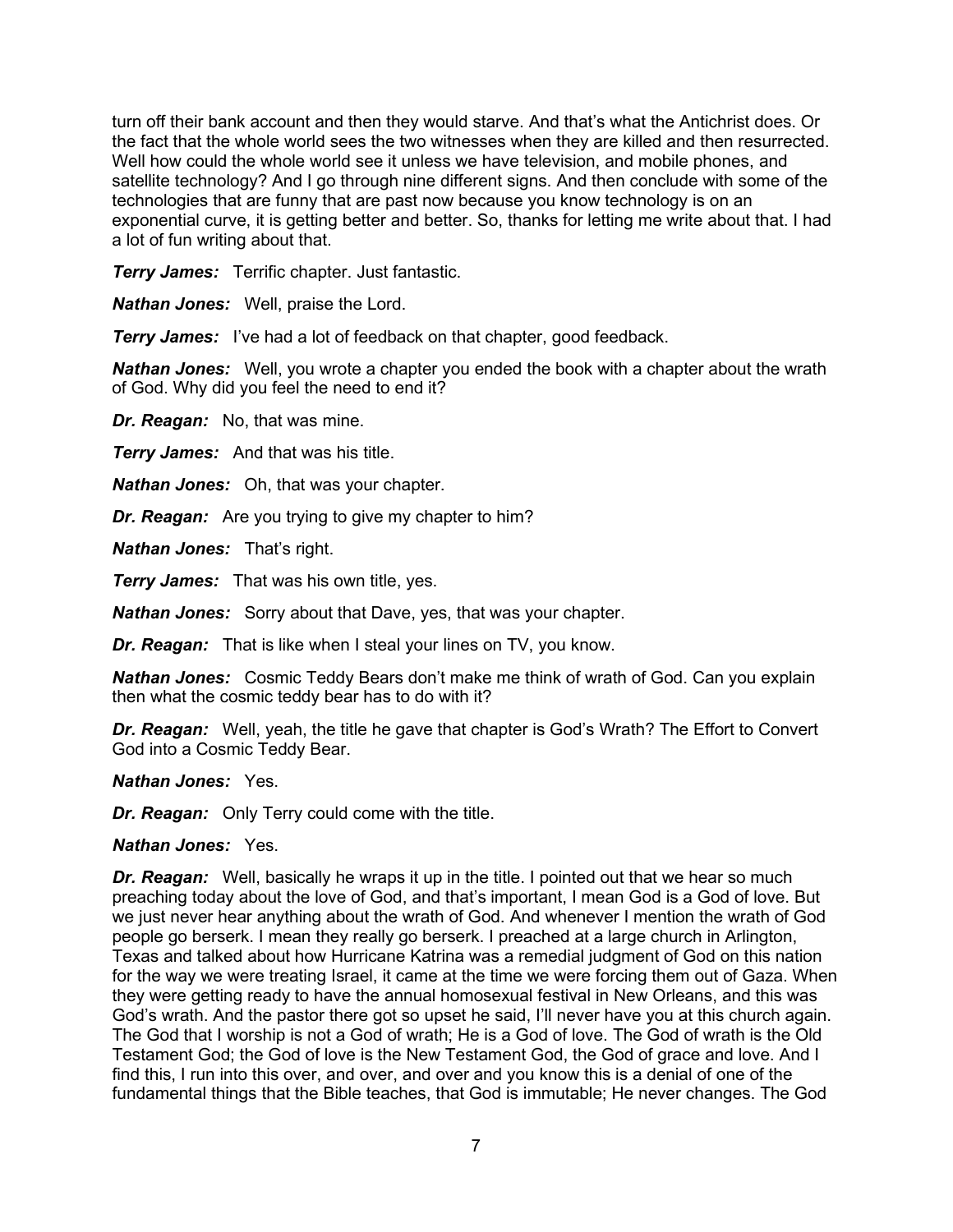of the Old Testament is a God of grace, and He's also a God of wrath. And the God of the New Testament is a God of grace, but He is also a God of wrath. And in fact, one time I was on a radio interview with a guy from Oklahoma and the guys asked me, Well, tell me about your ministry? And I said, Well, our ministry is here to proclaim that we are living in the season of the Lord's return. We don't know the date, but we are living in the season. It is like a two-edged sword the message for the believer is commit your life to holiness and commit your life to evangelism because Jesus is coming soon. And the message for the unbeliever is flee from the wrath that is to come by fleeing into the loving arms of Jesus right now. And he said, What do you mean the wrath to come? And I said, Well, Jesus is going to return in wrath. He is going to pour out the wrath of God upon those who have rejected the grace, mercy, and love of God. He said, Your God is a monster, and hung up. And that was it. You know I would have read to him from the book of Revelation where Jesus tells one of those seven churches, You know, you either get your act together or I'm going to do this, and this, and this to you. In fact, he said, My God is Jesus he would never hurt a fly.

*Nathan Jones:* Is that where, Terry, you get this cosmic Teddy Bear? It's a God who would never hurt a fly?

*Terry James:* Yeah, I think most people think God is a cosmic Teddy Bear.

## *Nathan Jones:* Okay.

*Dr. Reagan:* Yeah. He's going to wink at sin. And He's going to say, Well, you know you didn't ever accept my Son as your Lord and savior, but you lived a life a whole lot better than you next door neighbor, so you come on into My kingdom.

**Nathan Jones:** I had an encounter like that recently. I was getting a haircut by a woman, and she revealed she was a lesbian. And we started talking about the Bible and all and I said, Well, where do you see yourself when you die? She said, Well, I'll go to heaven. I said, Well, have you accepted Jesus as your savior? She said, Well, I don't need to do that. When I get there God will look at all the good stuff I've done, and He'll let me in. It's not a problem. I said, Will you beat your eternity on that? And she was silent.

*Dr. Reagan:* Terry I thought two of the best chapters in the book were the ones that were written by Daymond Duck and Tom Hughes. They went together. I mean one is talking about the final world empire, and the other one is talking about a final world religion. Tell us about those two chapters.

*Terry James:* Yeah, chapters 5 and 6 Daymond Duck wrote a chapter, he is a great one to talk about, and he studies a lot and done a lot of things on the coming new world order, how the UN fits into all of it, and all this kind of thing. The building up of the Antichrist platform for the Antichrist to come on the scene, and Daymond did a great job in that chapter. He talks about in Daniel chapters 7, 11, chapter 9, and chapter 2 and so forth about Nebuchadnezzar's dream all the way up through the current, I think the current state of things, and where the European Union may very well be kind of a platform for the Antichrist to launch from. He goes into great detail. And again bringing in issues and events, and news reports to make the book, quite understandable of what is happening and what is going to happen in the near future according to what God's Word says; not according to what Daymond Duck says, but according to what God's Word says. And again, from the religious standpoint, and the building of the Antichrist platform to launch His regime, Tom Hughes wrote on religion and how its being used to put everything in a system that is anything but biblical, and it is anti-Christianity in almost every sense. Even the Catholic Pope and so forth, and all the things he's proclaimed. Just lately he's